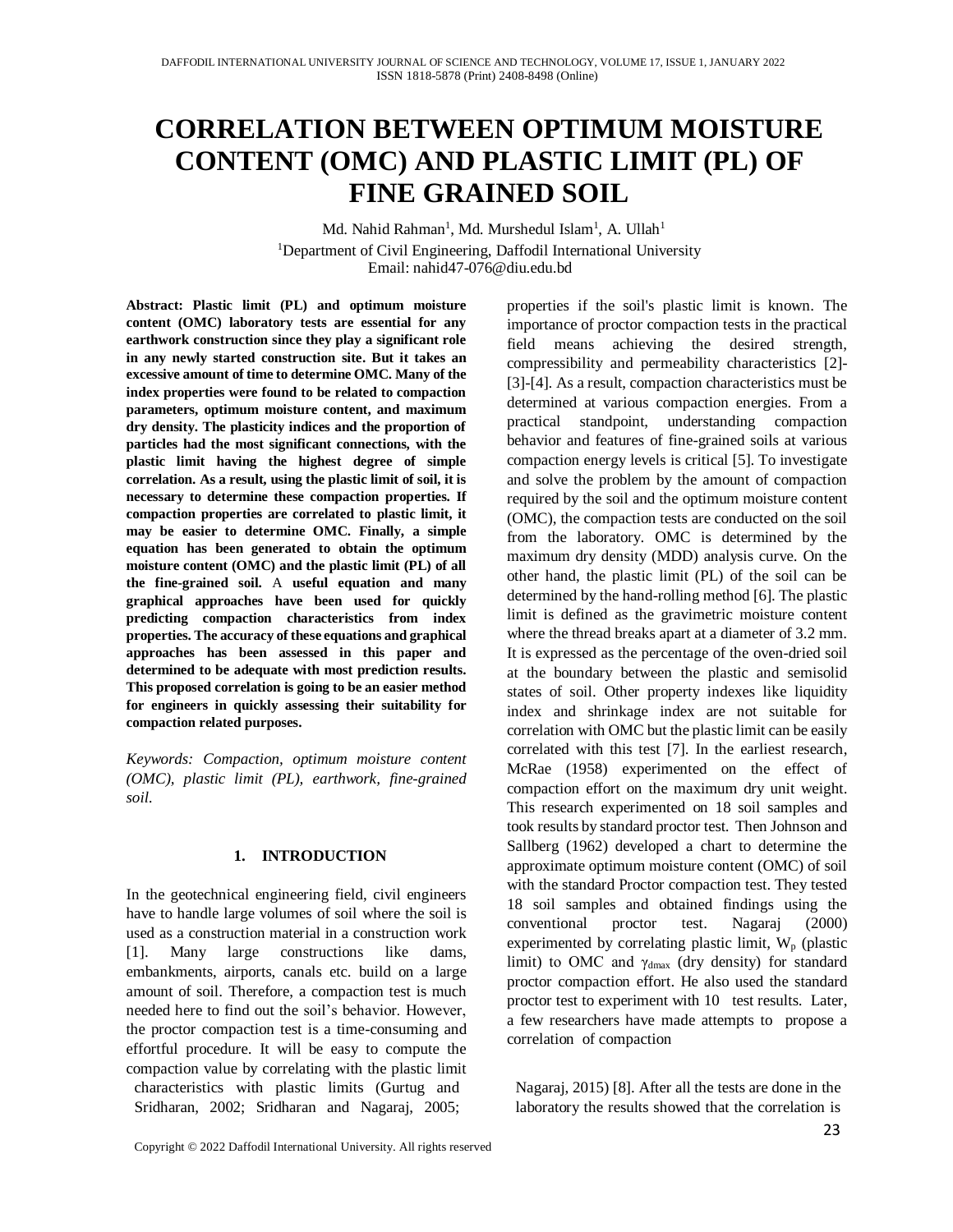suitable and it was done correctly. The method is based on the linear relationship between γdmax and the common logarithm of compaction energy. These linear relationships correlate well with the plastic limit [9]. In this work, a relationship is defined and an equation is developed between these two qualities, OMC and PL, which is highly valuable for a wide range of construction projects.

### **2. METHODOLOGY**

Samples are collected from nine different districts in Bangladesh. Most of the soil was found in medium and low plasticity soil and some of the soil is found in low plasticity silt. Dhaka soil was collected from the old airport of the Dhaka cantonment. Low plasticity clay (CL) soil was collected from this location. Savar is in the Dhaka district. Savar soil was collected from the main town of Savar, which lies near the new market area of Savar. Low plasticity clay (CL) soil was collected from this location. Sylhet soil was collected from the city of Sylhet. This location produced low plasticity silt (ML) soil. Rangpur soil was gathered from the city of Rangpur. This area produced low plasticity silt (ML). Rangpur Division's Kurigram district is located. Kurigram soil was taken from Jorgas, a village in Chilmari upazila. Low plasticity silt was found in the soil (ML). The district of Gaibandha is part of the Rangpur division. Gaibandha soil was collected in the Gaibandha district's Saghatta Upazila. Low plasticity silt (ML) was found in this location. Bogura is a district in the Rajshahi Division. The soil was collected in Bogura district's Sonatola Upazila. This location produced low plasticity silt (ML) soil. Bhola is a district of the Barisal Division. Soil from Bhola city was collected, and it was found low plasticity silt (ML) soil. Cox's Bazar is located in the Chattogram division. Soil from Cox's Bazar was collected and identified as low plasticity silt (ML) soil. To begin, all of the soil was placed in the oven to dry. After that, #4 ASTM standard sieve was used for the OMC test and #40 ASTM standard sieve was used for the plastic limit test. All the soil was characterized for physical properties namely, grain size analysis test, atterberg limit test, maximum dry density and optimum moisture content. Grain size analysis is performed to determine the soil sample which is finegrained or coarse-grained which are examined by sieve analysis. In this laboratory experiment there are some ASTM standard sieve which are #4 , #16 , #30 , #40 , #50 , #100 , #200 and a pan. This test is required ASTM standard. For optimum moisture content, standard proctor compaction machinery was employed, optimum moisture content (OMC) and maximum dry density (MDD) of soil can be determined by standard proctor compaction test. The compactive effort is the amount of mechanical energy that is applied to the soil mass. Soil samples must be taken extra weight than the test apparatus. ASTM D 698 - Standard Test Methods for Laboratory Compaction Characteristics of Soil Using Standard Effort  $(12,400 \text{ ft-lbs/ft}^3)(600 \text{ kN-m/m}^3)$ , and the most often used method for plastic limit testing was the hand-rolling method, in which wet clay was rolled into threads about 3.2mm in diameter. The results of the compaction are then analyzed using graphical analysis. The maximum dry density (MDD) curve peak point in the graph was used to calculate the optimum moisture content. These are all methods that have been used for determining the values of OMC and PL. Aside from these tests, the laboratory also performs liquid limit testing and grain size analysis tests. The ASTM standard Casagrande apparatus was used to test the liquid limit, and all ASTM standard sieves were used to test sieve analysis. All the tests are followed by American Society for Testing and Materials (ASTM) standards.



**Fig.1:** Sample Collection Area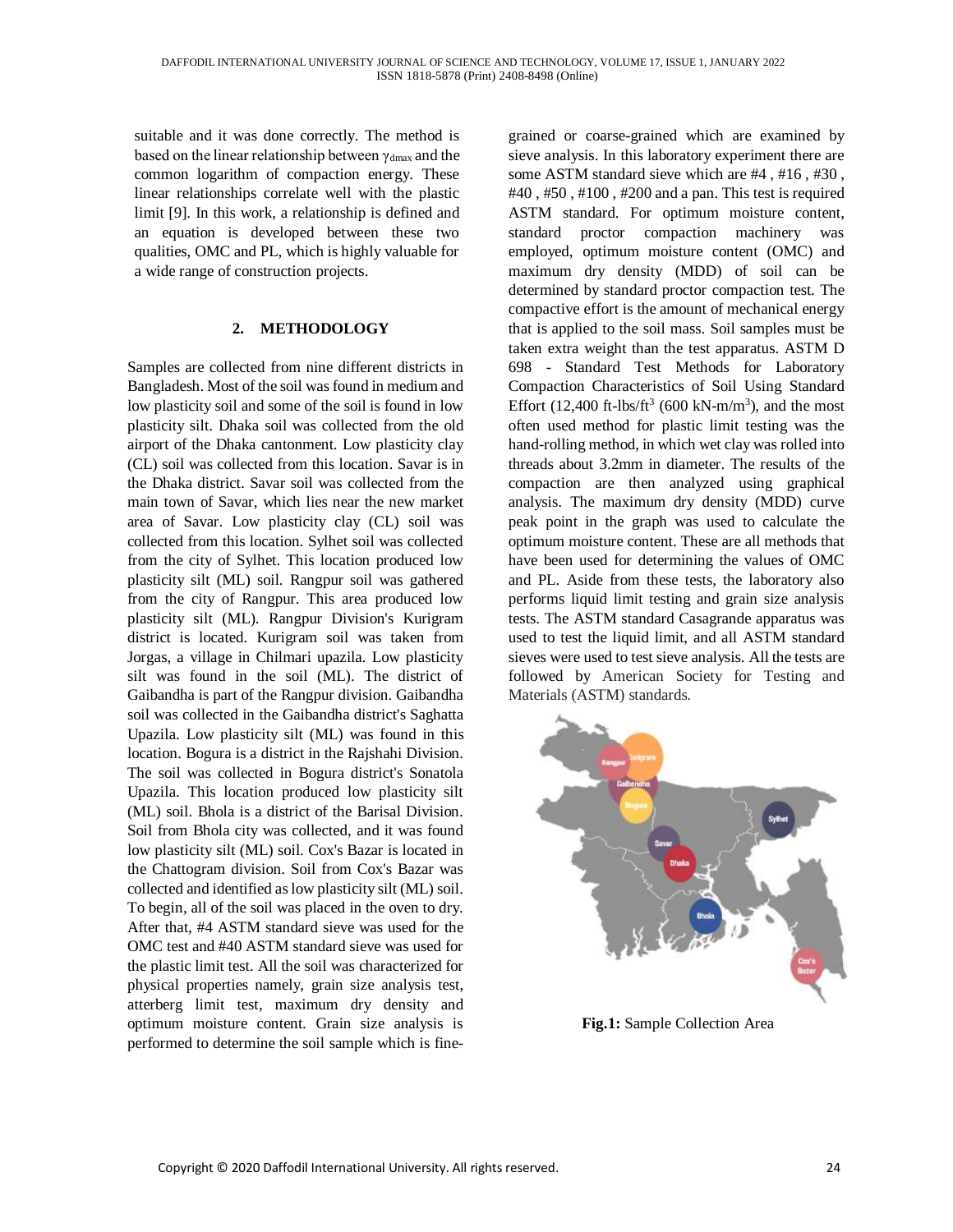# **3. RESULTS AND DISCUSSION**

Fig. 2, shows the results of grain size analysis for nine different soils of Bangladesh. The curve from all of the soil samples is shown below.



**Fig. 2:** Grain size analysis for all soil samples.

The grain size analysis component of all soil is shown in this figure. It denotes the finer proportion of soil and also identifies the percentages of clay, silt, and sand in the soil. According to the plasticity index, maximum soil samples have been classified Fig. 3, shows the results of liquid limit analysis for nine different soils of Bangladesh.

as low plasticity silt (ML) and the rest of the soil is low plasticity clay. Low plasticity clay (CL) soil is found in Dhaka and Savar.



**Fig. 3:** Liquid limit analysis for all soil samples.

The highest liquid limit result for 25 drops obtained in Dhaka and Savar soil is shown in the liquid limit analysis graph. Their respective liquid limit values are 49 percent and 53 percent.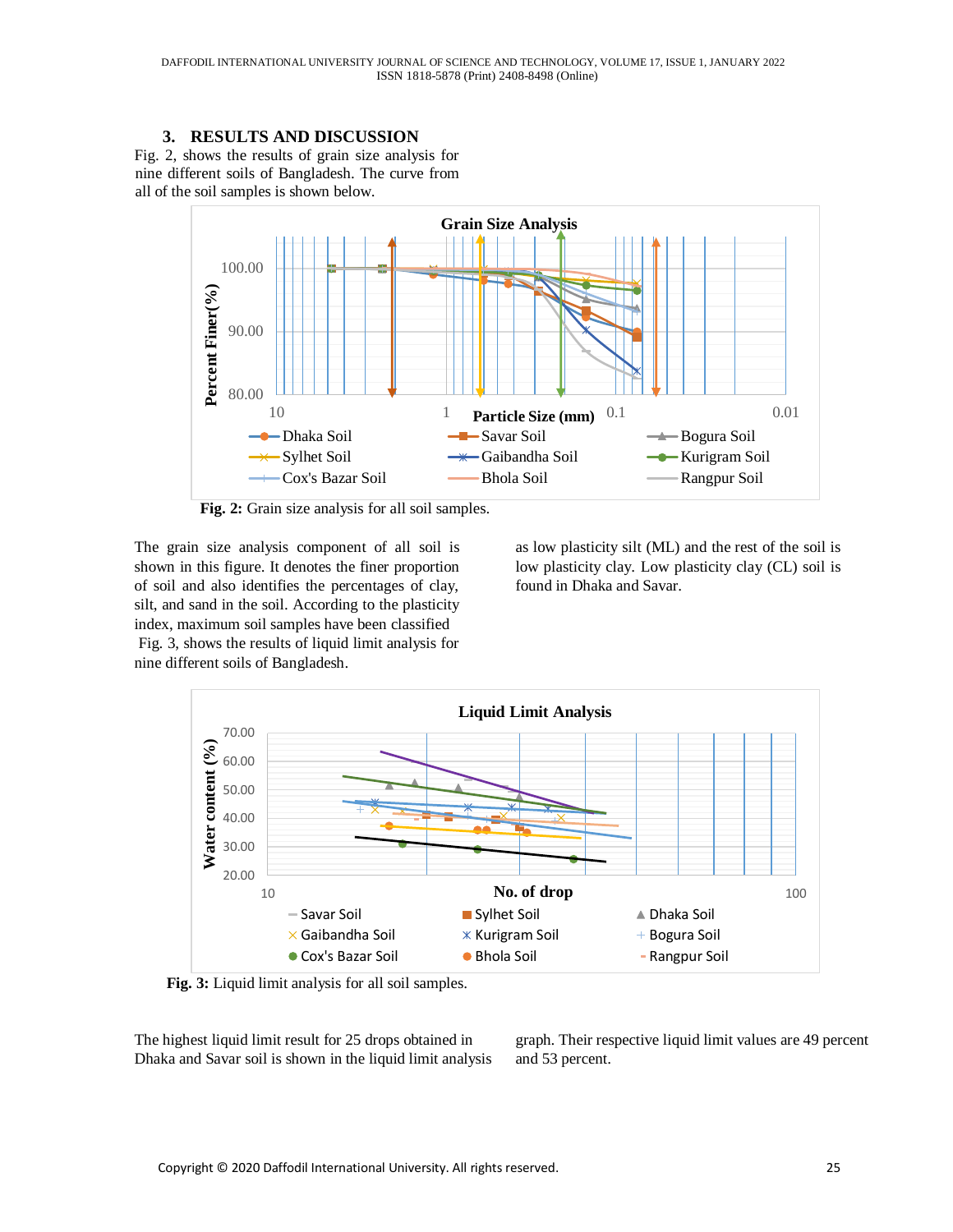Fig. 4, shows the results of standard proctor test analysis for nine different soils of Bangladesh. The curve from all soil samples is shown below.



**Fig. 4:** Standard proctor test analysis for all soil samples**.**

OMC value is determined from the MDD peak point. Here 'y' axis is denoted as MDD and 'x' axis is denoted as OMC. From the analysis curve highest OMC value gained from Kurigram 26% and the lowest from Cox's Bazar 16%.

|               |              | <b>Atterberg Limits</b> |                       |                                      | <b>Standard proctor Test</b>                 |             |
|---------------|--------------|-------------------------|-----------------------|--------------------------------------|----------------------------------------------|-------------|
| Sample<br>No. | Soil<br>type | Liquid<br>Limit<br>$\%$ | Plastic<br>limit<br>% | Plasticity<br>Index<br>$\frac{0}{0}$ | Maximum Dry Unit<br>$\rm W_{t}$<br>$1b/ft^3$ | OMC<br>$\%$ |
| <b>Dhaka</b>  | CL           | 49                      | 22.15                 | 26.85                                | 104                                          | 20          |
| Savar         | <b>CL</b>    | 53                      | 21.31                 | 31.69                                | 107.5                                        | 18          |
| Sylhet        | ML           | 40.2                    | 24.73                 | 15.47                                | 100                                          | 21.5        |
| <b>Bogura</b> | ML           | 40.8                    | 23.96                 | 16.84                                | 104.98                                       | 20          |
| Gaibandha     | ML           | 41.49                   | 23.61                 | 17.88                                | 106.5                                        | 19.2        |
| Kurigram      | ML           | 44.21                   | 30.57                 | 13.64                                | 94                                           | 26          |
| Cox's Bazar   | ML           | 29                      | 21.07                 | 7.93                                 | 112                                          | 16          |
| <b>Bhola</b>  | ML           | 36                      | 21.36                 | 10.64                                | 108                                          | 18          |
| Rangpur       | ML           | 38                      | 19.14                 | 20.86                                | 112                                          | 17          |

**TABLE I:** Soil type and consistency limit. Here all summary results are shown in the table.

**Table I** shows the classification of soil as well as the results of laboratory tests such as the atterberg limit test and the standard proctor test. Following the classification of all soil samples, the majority of them were classed as low plasticity silt and low plasticity

clay. According to laboratory test results, the plastic limit is from 19.14 to 30.57 percent, and the optimum moisture content level ranges from 16 percent to 26 percent. Also in Fig. 5 an equation is plotted through a linear graph which is shown in below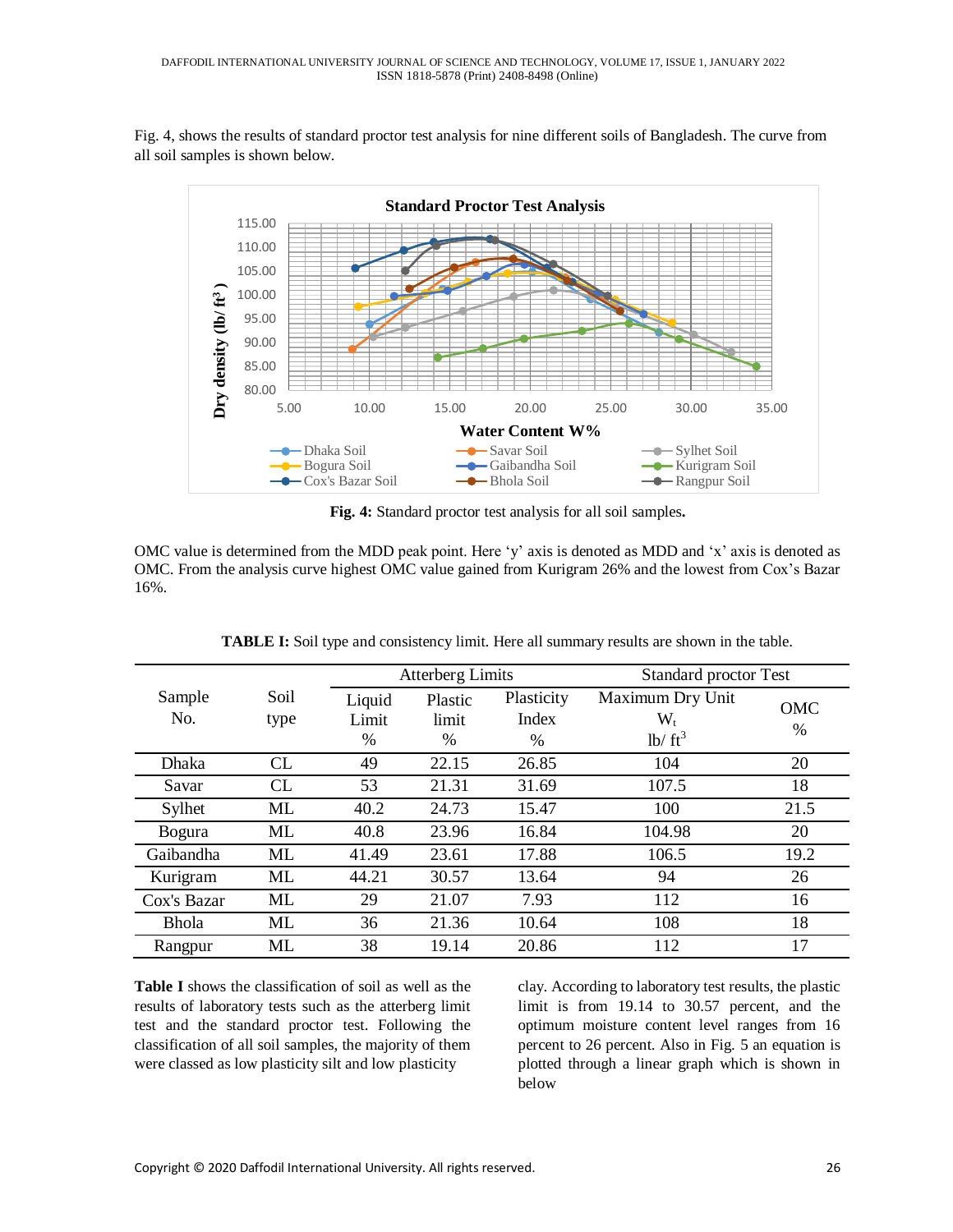

**Fig. 5:** OMC vs. Plastic limit.

The linear equation graph is shown in figure 5, where 'y' is denoted as OMC and 'x' is denoted as PL. The correlation coefficient is denoted by the letter 'R'. When the plastic limit value is put into this equation, the new results of OMC are visible. It is well known that Rvalue near 1 indicates a strong correlation. For this research the result of  $y = 0.8556x - 0.2428$  and  $R^2 =$ 0.9055 in this case.

**TABLE II:** Compaction characteristics of soil found with proctor test and proposed

| OMC % By<br>proctor test | OMC % By<br>proposed<br>equation | Difference % |
|--------------------------|----------------------------------|--------------|
| 16                       | 17.8                             | 1.8          |
| 18                       | 18.0                             | 0.0          |
| 19.2                     | 20.0                             | 0.8          |
| 20                       | 18.7                             | 1.3          |
| 20                       | 20.3                             | 0.3          |
| 21.5                     | 20.9                             | 0.6          |
| 26                       | 25.9                             | 0.1          |
| 18                       | 18.0                             | 0.0          |
| 17                       | 16.1                             | 0.9          |

**Table II** shows the OMC value produced by the proposed equation, and the difference between them is very little. The OMC ranges from 16.1 percent to 25.9 percent after using the proposed equation to obtain OMC findings, here the biggest difference is 1.8 percent and the lowest is 0.0 percent, which is not a significant difference.

Fig.6, shows the comparison between the present study and from the literature which is shown below



**Fig.6:** Plot of optimum moisture content vs plastic limit of soil from the present study as well from literature (Sridharan, Nagaraj, 2005 and K.H. Jyothirmayi, T. Gnanananda & K. Suresh, 2015.)

This research result differs slightly from theirs in this area which is shown in fig. 6. Nagaraj 2005 obtained a value of  $\mathbb{R}^2$  of 0.99 and from K.H. Jyothirmayi 2015 obtained value of  $\mathbb{R}^2$  is 0.84 and respectively OMC  $0.92$ wp and  $12.001e^{0.0181PL}$ , while this study obtained a value of  $\mathbb{R}^2$  of 0.90 and an OMC of 0.8556x - 0.2428, which is close to them.

#### **4. CONCLUSION**

This research result has been made from the correlation of optimum moisture content (OMC) and plastic limit (PL) of the soil samples. The correlation between optimum moisture content and plastic limit of fine-grained soils is found to be